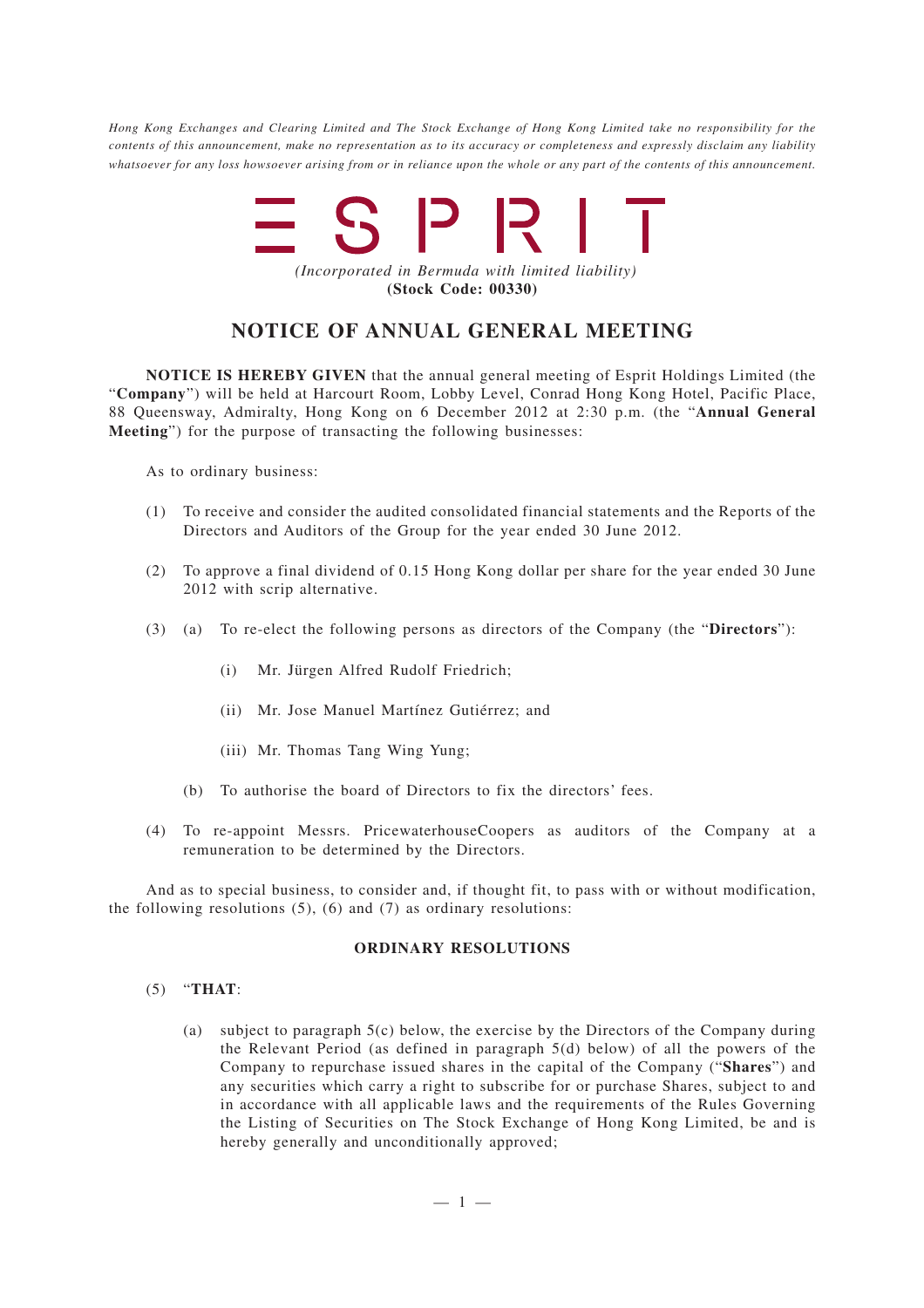- (b) the approval in paragraph  $5(a)$  shall be in addition to any other authorisation given to the Directors and shall authorise the Directors on behalf of the Company during the Relevant Period to procure the Company to repurchase its Shares and any securities which carry a right to subscribe for or purchase Shares at a price determined by the Directors;
- (c) the total nominal amount of Shares which may be purchased pursuant to the approval in paragraphs  $5(a)$  and  $5(b)$  above shall not exceed 10 per cent. of the total nominal amount of the share capital of the Company, and the total number of any securities which carry a right to subscribe for or purchase Shares which may be purchased pursuant to the approval in paragraphs 5(a) and 5(b) above shall not exceed 10 per cent. of such securities of the Company (or any relevant class thereof), in each case in issue as at the date of passing of this resolution, and the said approval shall be limited accordingly; and
- (d) for the purpose of this resolution, "**Relevant Period**" means the period from the passing of this resolution until whichever is the earlier of:
	- (i) the conclusion of the next annual general meeting of the Company;
	- (ii) the revocation or variation of the authority given under this resolution by ordinary resolution of the shareholders of the Company in general meetings; or
	- (iii) the expiration of the period within which the next annual general meeting of the Company is required by the bye-laws of the Company or any applicable laws to be held."
- (6) "**THAT**:
	- (a) subject to the restriction on discounts and restriction on refreshment of this mandate as stated in the circular to shareholders of the Company dated 6 November 2012 and subject to paragraph 6(c) below, the exercise by the Directors during the Relevant Period (as defined in paragraph 6(d) below) of all the powers of the Company to allot, issue and deal with additional new Shares and to make or grant offers, agreements and options (including but not limited to warrants, bonds and debentures convertible into Shares) during the Relevant Period which would or might require Shares to be allotted, issued or dealt with during or after the end of the Relevant Period be and is hereby generally and unconditionally approved;
	- (b) the Directors be and are hereby authorised during the Relevant Period to make or grant offers, agreements and options (including but not limited to warrants, bonds and debentures convertible into Shares) which might require the exercise of such powers after the end of the Relevant Period;
	- (c) the total nominal amount of additional Shares allotted, issued dealt with or agreed conditionally or unconditionally to be allotted, issued or dealt with, pursuant to the approval in paragraphs 6(a) and 6(b) above, otherwise than pursuant to (i) a Rights Issue (as defined below), or (ii) any option scheme or similar arrangement of the Company for the granting or issuance of Shares or rights to acquire Shares, or (iii) the exercise of rights of subscription or conversion under the terms of any warrants issued or to be issued by the Company or any securities which are convertible into Shares, or (iv) any scrip dividend scheme or similar arrangement providing for the allotment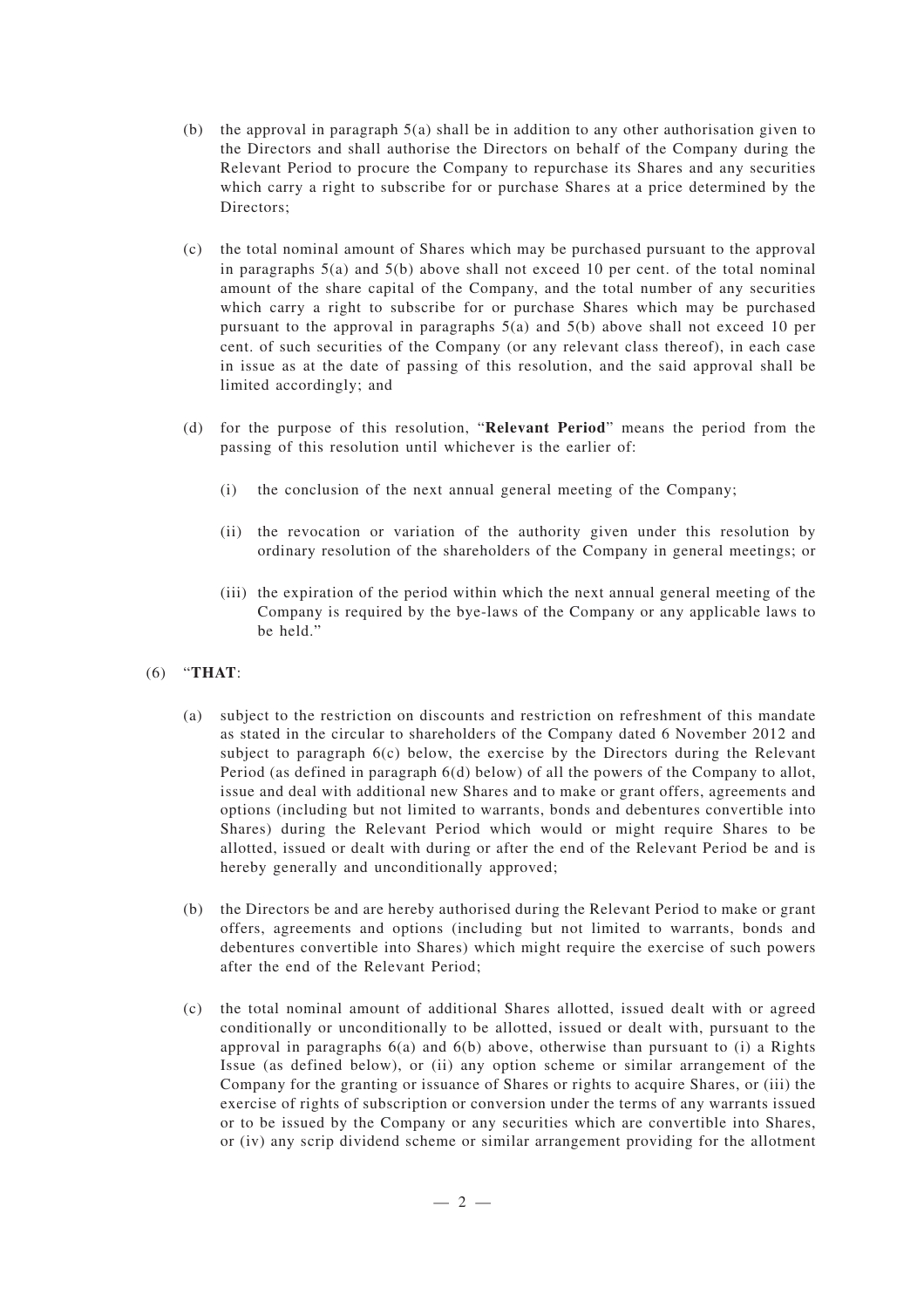of Shares in lieu of the whole or part of a dividend on Shares in accordance with the bye-laws of the Company, shall not exceed 5 per cent. of the total nominal amount of the share capital of the Company in issue as at the date of passing of this resolution; where the additional Shares are being placed for cash consideration, the Company may not issue any additional Shares pursuant to the approval in paragraph 6(a) above at a discount of 10 per cent. or more; and any refreshments of the approval in paragraph 6(a) above before the next annual general meeting of the Company is subject to the prior approval of the shareholders of the Company in a general meeting; and

- (d) for the purposes of this resolution:
	- (i) "**Relevant Period**" means the period from the passing of this resolution until whichever is the earlier of:
		- (a) the conclusion of the next annual general meeting of the Company;
		- (b) the revocation or variation of the authority given under this resolution by ordinary resolution of the shareholders of the Company in general meetings; or
		- (c) the expiration of the period within which the next annual general meeting of the Company is required by the bye-laws of the Company or any applicable laws to be held;
	- (ii) "**Rights Issue**" means an offer of Shares open for a period fixed by the Directors to the holders of Shares or any class thereof whose names stand on the registers of members on a fixed record date in proportion to their then holdings of such Shares or class thereof (subject to such exclusions or other arrangements as the Directors may deem necessary or expedient in relation to fractional entitlements or having regard to any restrictions or obligations under the laws of relevant jurisdiction, or the requirements of any recognised regulatory body or any stock exchange)."
- (7) "**THAT** the authorised share capital of the Company be and is hereby increased from HK\$200,000,000 divided into 2,000,000,000 shares of HK\$0.10 each to HK\$300,000,000 divided into 3,000,000,000 shares of HK\$0.10 each by the creation of an additional HK\$100,000,000 divided into 1,000,000,000 shares of HK\$0.10 each."

By order of the Board **Esprit Holdings Limited Florence Ng Wai Yin** *Company Secretary*

Hong Kong, 6 November 2012

*Principal place of business in Hong Kong:* 43/F, Enterprise Square Three 39 Wang Chiu Road Kowloon Bay Kowloon Hong Kong

*Registered office:* Clarendon House 2 Church Street Hamilton HM 11 Bermuda